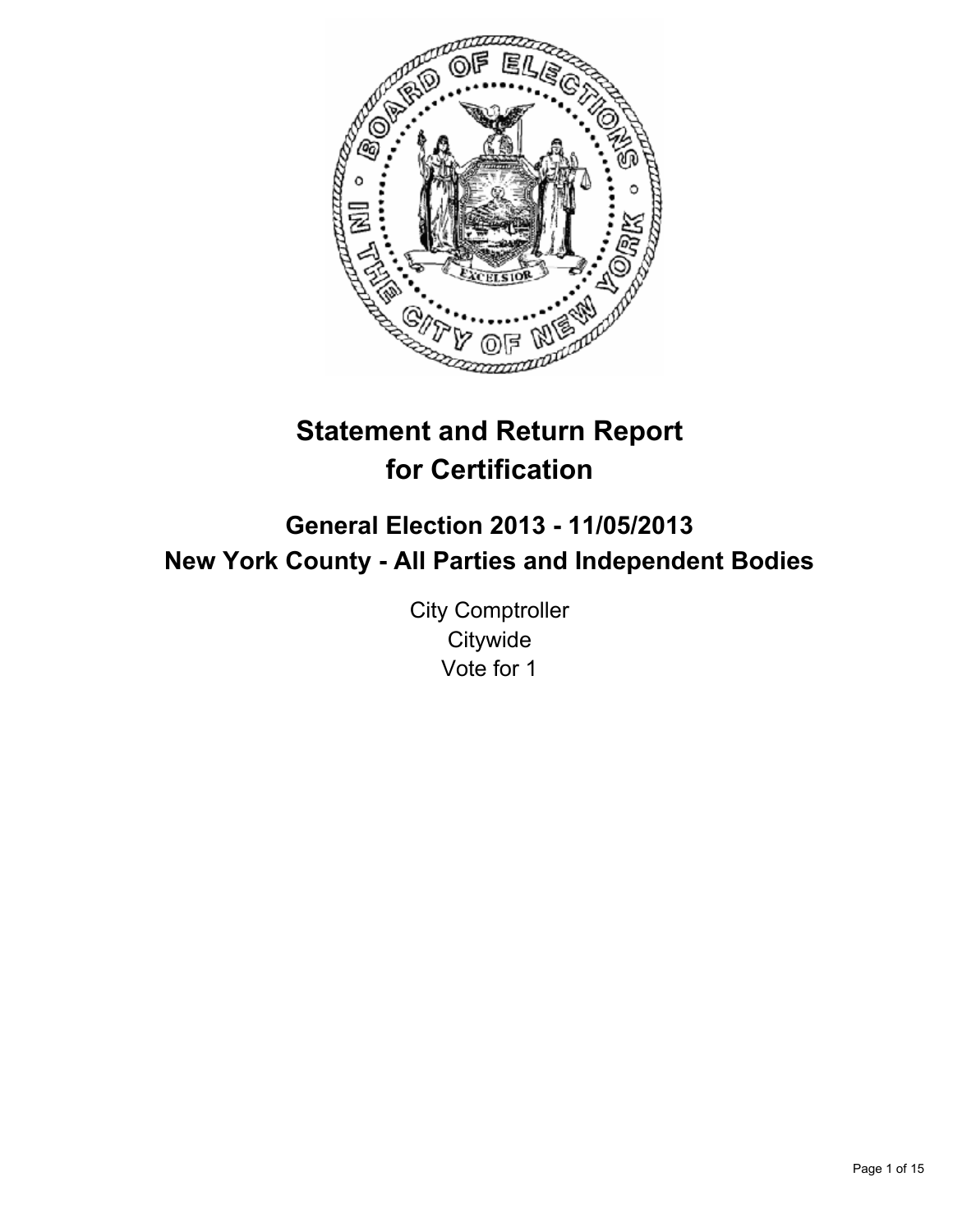

| <b>PUBLIC COUNTER</b>                                    | 16,552       |
|----------------------------------------------------------|--------------|
| <b>EMERGENCY</b>                                         | 0            |
| ABSENTEE/MILITARY                                        | 329          |
| <b>FEDERAL</b>                                           | 0            |
| <b>SPECIAL PRESIDENTIAL</b>                              | $\mathbf{0}$ |
| <b>AFFIDAVIT</b>                                         | 190          |
| <b>Total Ballots</b>                                     | 17,071       |
| Less - Inapplicable Federal/Special Presidential Ballots | 0            |
| <b>Total Applicable Ballots</b>                          | 17,071       |
| SCOTT M. STRINGER (DEMOCRATIC)                           | 11,719       |
| JOHN L. BURNETT (REPUBLICAN)                             | 1,959        |
| JOHN L. BURNETT (CONSERVATIVE)                           | 256          |
| SCOTT M. STRINGER (WORKING FAMILIES)                     | 891          |
| JULIA WILLEBRAND (GREEN)                                 | 361          |
| HESHAM EL-MELIGY (LIBERTARIAN)                           | 82           |
| JOHN W. STUDER (SOCIALIST WORKER)                        | 42           |
| JOHN L. BURNETT (SCHOOL CHOICE)                          | 20           |
| RICHARD BOZULICH (WAR VETERANS)                          | 9            |
| DANIEL SQUADRON (WRITE-IN)                               | 1            |
| ELIOT SPITZER (WRITE-IN)                                 | 12           |
| JIM LESCZYNKI (WRITE-IN)                                 | 1            |
| JULIO E. HUENTAS (WRITE-IN)                              | 1            |
| MARK ABODEELY (WRITE-IN)                                 | 1            |
| MICHAEL HALPERT (WRITE-IN)                               | 1            |
| RON R. MILLER (WRITE-IN)                                 | 1            |
| UNATTRIBUTABLE WRITE-IN (WRITE-IN)                       | 3            |
| <b>Total Votes</b>                                       | 15,360       |
| Unrecorded                                               | 1,711        |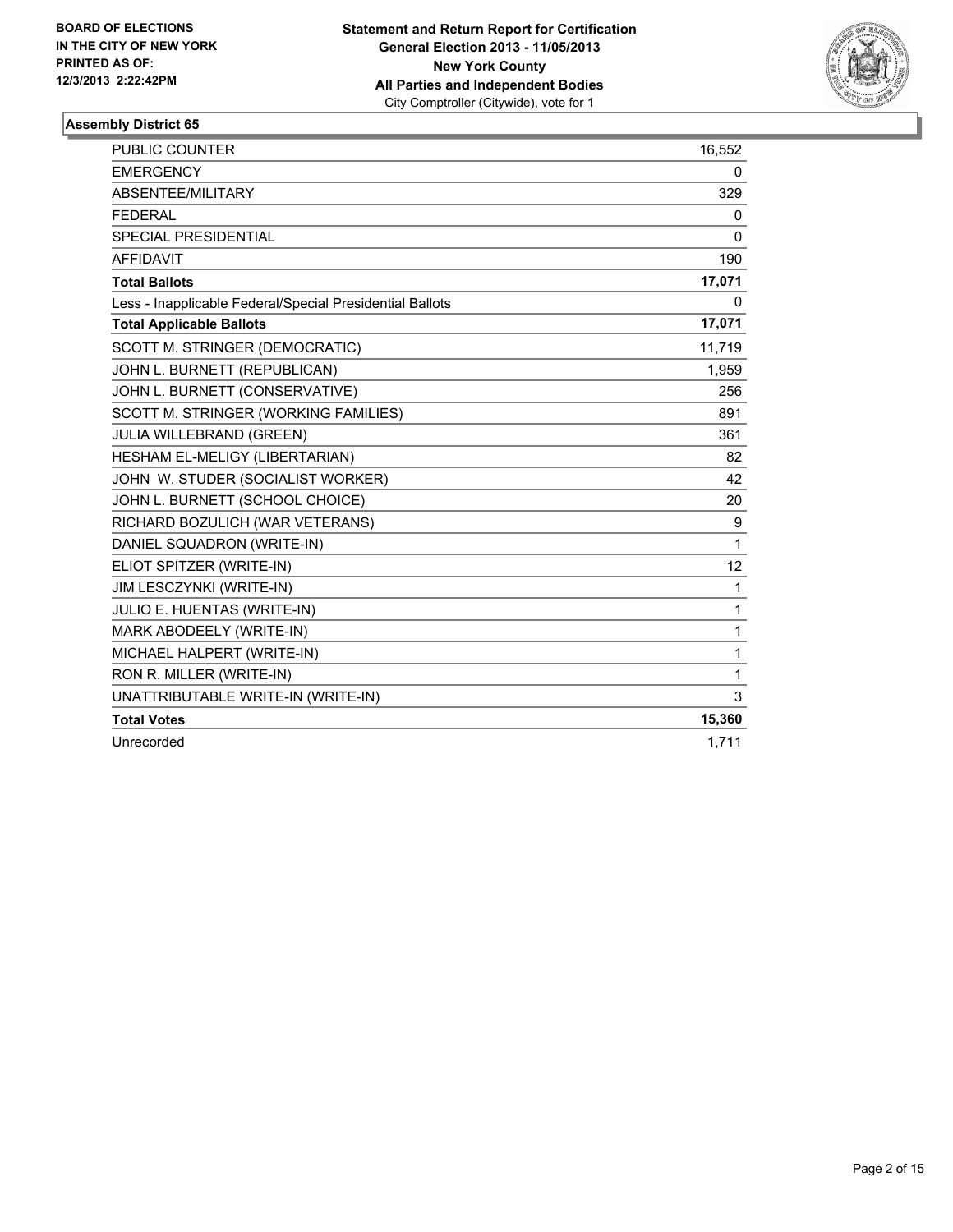

| <b>PUBLIC COUNTER</b>                                    | 22,232       |
|----------------------------------------------------------|--------------|
| <b>EMERGENCY</b>                                         | 1            |
| ABSENTEE/MILITARY                                        | 737          |
| <b>FFDFRAI</b>                                           | 0            |
| <b>SPECIAL PRESIDENTIAL</b>                              | $\mathbf{0}$ |
| <b>AFFIDAVIT</b>                                         | 236          |
| <b>Total Ballots</b>                                     | 23,206       |
| Less - Inapplicable Federal/Special Presidential Ballots | 0            |
| <b>Total Applicable Ballots</b>                          | 23,206       |
| SCOTT M. STRINGER (DEMOCRATIC)                           | 16,351       |
| JOHN L. BURNETT (REPUBLICAN)                             | 2,740        |
| JOHN L. BURNETT (CONSERVATIVE)                           | 295          |
| SCOTT M. STRINGER (WORKING FAMILIES)                     | 1,994        |
| <b>JULIA WILLEBRAND (GREEN)</b>                          | 826          |
| HESHAM EL-MELIGY (LIBERTARIAN)                           | 122          |
| JOHN W. STUDER (SOCIALIST WORKER)                        | 54           |
| JOHN L. BURNETT (SCHOOL CHOICE)                          | 11           |
| RICHARD BOZULICH (WAR VETERANS)                          | 8            |
| D PETRILLO (WRITE-IN)                                    | 1            |
| ELIOT SPITZER (WRITE-IN)                                 | 8            |
| JEFF STRYKER (WRITE-IN)                                  | 1            |
| JONAH USADI (WRITE-IN)                                   | 1            |
| UNATTRIBUTABLE WRITE-IN (WRITE-IN)                       | 6            |
| <b>Total Votes</b>                                       | 22,418       |
| Unrecorded                                               | 788          |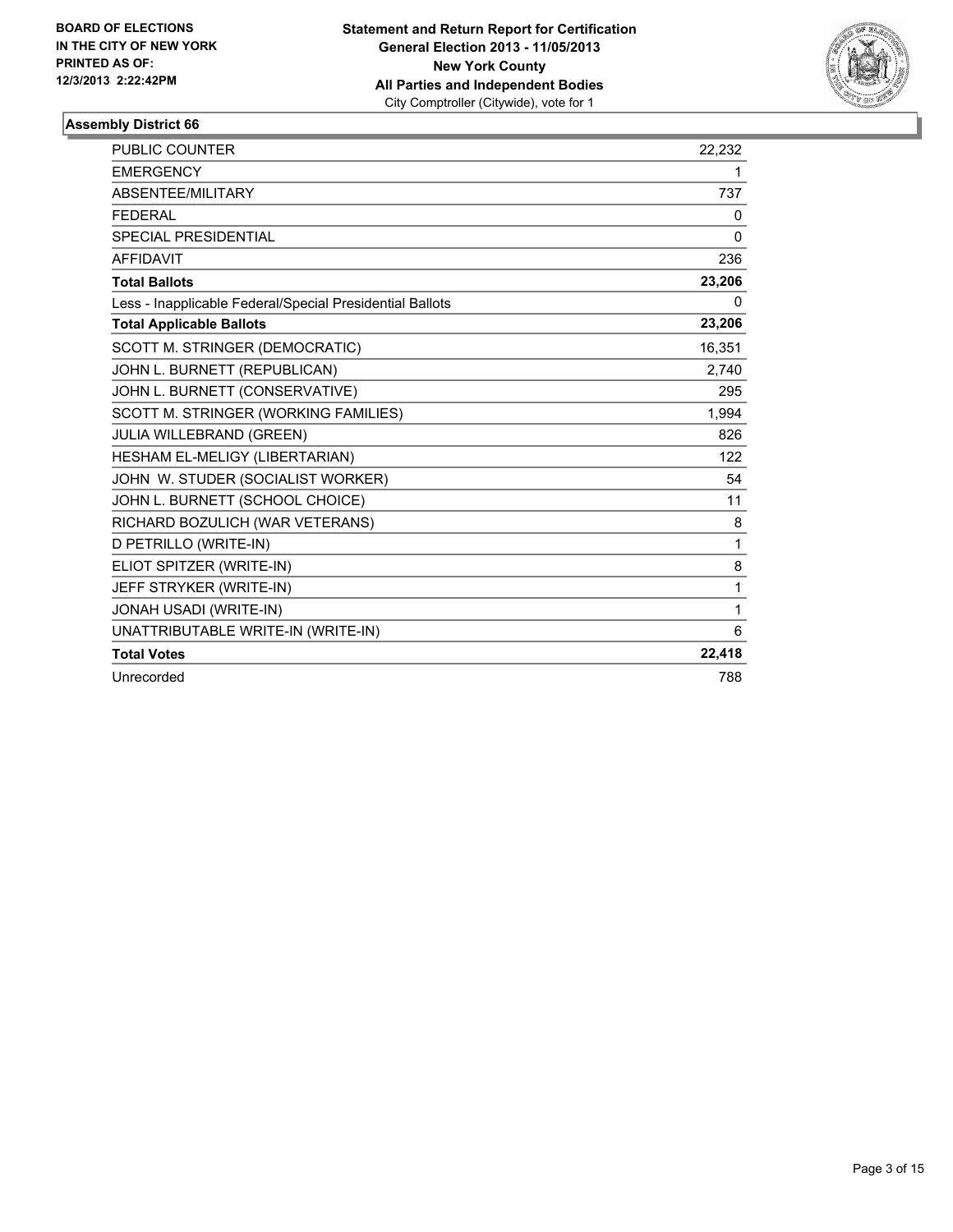

| PUBLIC COUNTER                                           | 27,496       |
|----------------------------------------------------------|--------------|
| <b>EMERGENCY</b>                                         | 0            |
| <b>ABSENTEE/MILITARY</b>                                 | 917          |
| <b>FEDERAL</b>                                           | 0            |
| <b>SPECIAL PRESIDENTIAL</b>                              | $\mathbf{0}$ |
| <b>AFFIDAVIT</b>                                         | 277          |
| <b>Total Ballots</b>                                     | 28,690       |
| Less - Inapplicable Federal/Special Presidential Ballots | 0            |
| <b>Total Applicable Ballots</b>                          | 28,690       |
| SCOTT M. STRINGER (DEMOCRATIC)                           | 21,419       |
| JOHN L. BURNETT (REPUBLICAN)                             | 3,669        |
| JOHN L. BURNETT (CONSERVATIVE)                           | 387          |
| SCOTT M. STRINGER (WORKING FAMILIES)                     | 1,515        |
| <b>JULIA WILLEBRAND (GREEN)</b>                          | 576          |
| HESHAM EL-MELIGY (LIBERTARIAN)                           | 106          |
| JOHN W. STUDER (SOCIALIST WORKER)                        | 41           |
| JOHN L. BURNETT (SCHOOL CHOICE)                          | 32           |
| RICHARD BOZULICH (WAR VETERANS)                          | 18           |
| DAVID VASSKY (WRITE-IN)                                  | 1            |
| DEBORAH GLEICHER (WRITE-IN)                              | 1            |
| ELIOT SPITZER (WRITE-IN)                                 | 6            |
| INVY ASHA (WRITE-IN)                                     | 1            |
| UNATTRIBUTABLE WRITE-IN (WRITE-IN)                       | 5            |
| <b>Total Votes</b>                                       | 27,777       |
| Unrecorded                                               | 913          |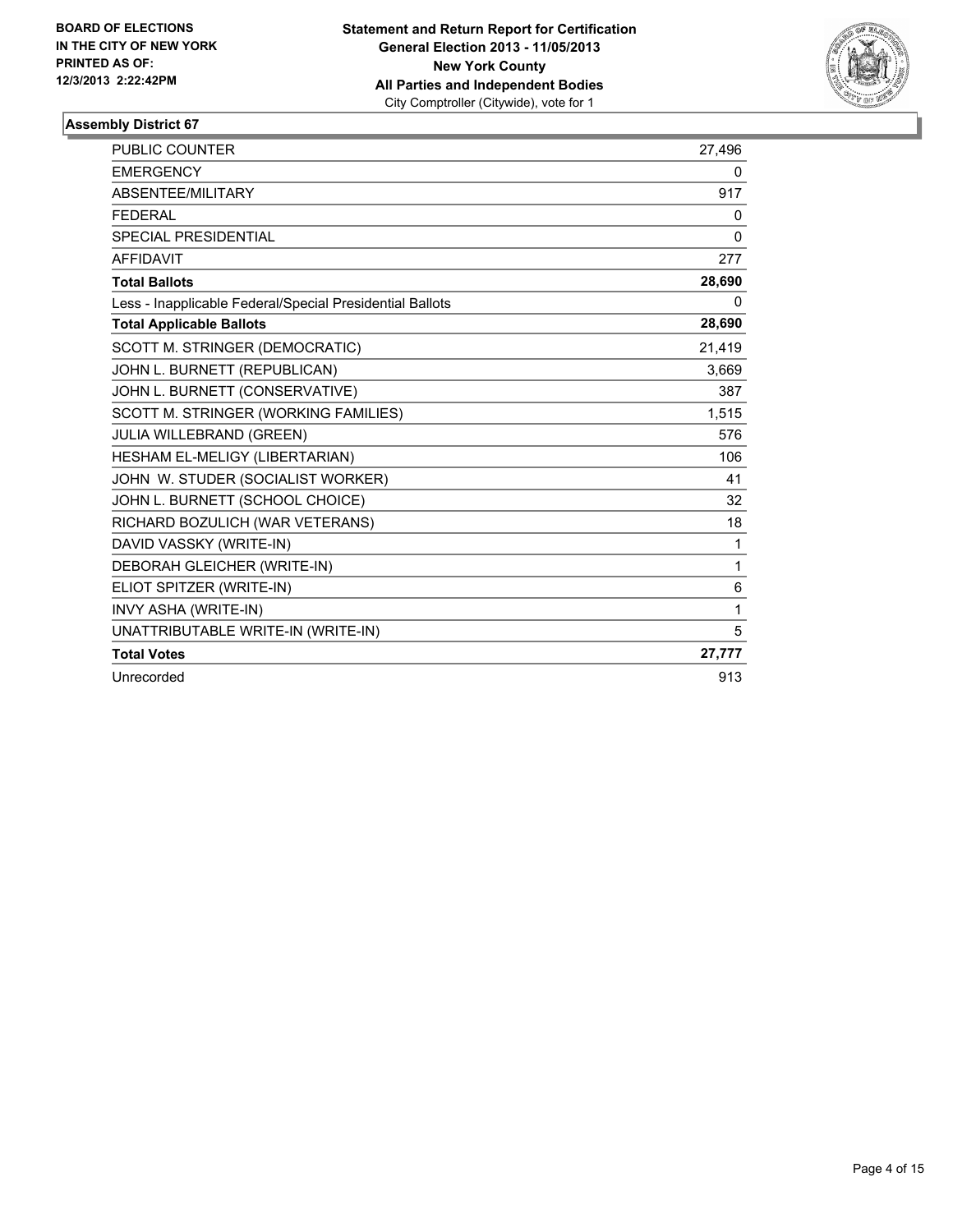

| <b>PUBLIC COUNTER</b>                                    | 17,450       |
|----------------------------------------------------------|--------------|
| <b>EMERGENCY</b>                                         | 0            |
| ABSENTEE/MILITARY                                        | 400          |
| <b>FEDERAL</b>                                           | 0            |
| <b>SPECIAL PRESIDENTIAL</b>                              | $\mathbf{0}$ |
| <b>AFFIDAVIT</b>                                         | 268          |
| <b>Total Ballots</b>                                     | 18,118       |
| Less - Inapplicable Federal/Special Presidential Ballots | 0            |
| <b>Total Applicable Ballots</b>                          | 18,118       |
| SCOTT M. STRINGER (DEMOCRATIC)                           | 14,192       |
| JOHN L. BURNETT (REPUBLICAN)                             | 1,274        |
| JOHN L. BURNETT (CONSERVATIVE)                           | 170          |
| SCOTT M. STRINGER (WORKING FAMILIES)                     | 598          |
| <b>JULIA WILLEBRAND (GREEN)</b>                          | 281          |
| HESHAM EL-MELIGY (LIBERTARIAN)                           | 54           |
| JOHN W. STUDER (SOCIALIST WORKER)                        | 30           |
| JOHN L. BURNETT (SCHOOL CHOICE)                          | 19           |
| RICHARD BOZULICH (WAR VETERANS)                          | 13           |
| DANA HOLGORSEN (WRITE-IN)                                | $\mathbf{1}$ |
| DANIEL SQUADRON (WRITE-IN)                               | $\mathbf{1}$ |
| ELIOT SPITZER (WRITE-IN)                                 | 2            |
| JOHN TEST (WRITE-IN)                                     | 1            |
| LENNARD MCNEIL (WRITE-IN)                                | 1            |
| <b>NELLIE BAILY (WRITE-IN)</b>                           | 1            |
| UNATTRIBUTABLE WRITE-IN (WRITE-IN)                       | 3            |
| <b>Total Votes</b>                                       | 16,641       |
| Unrecorded                                               | 1,477        |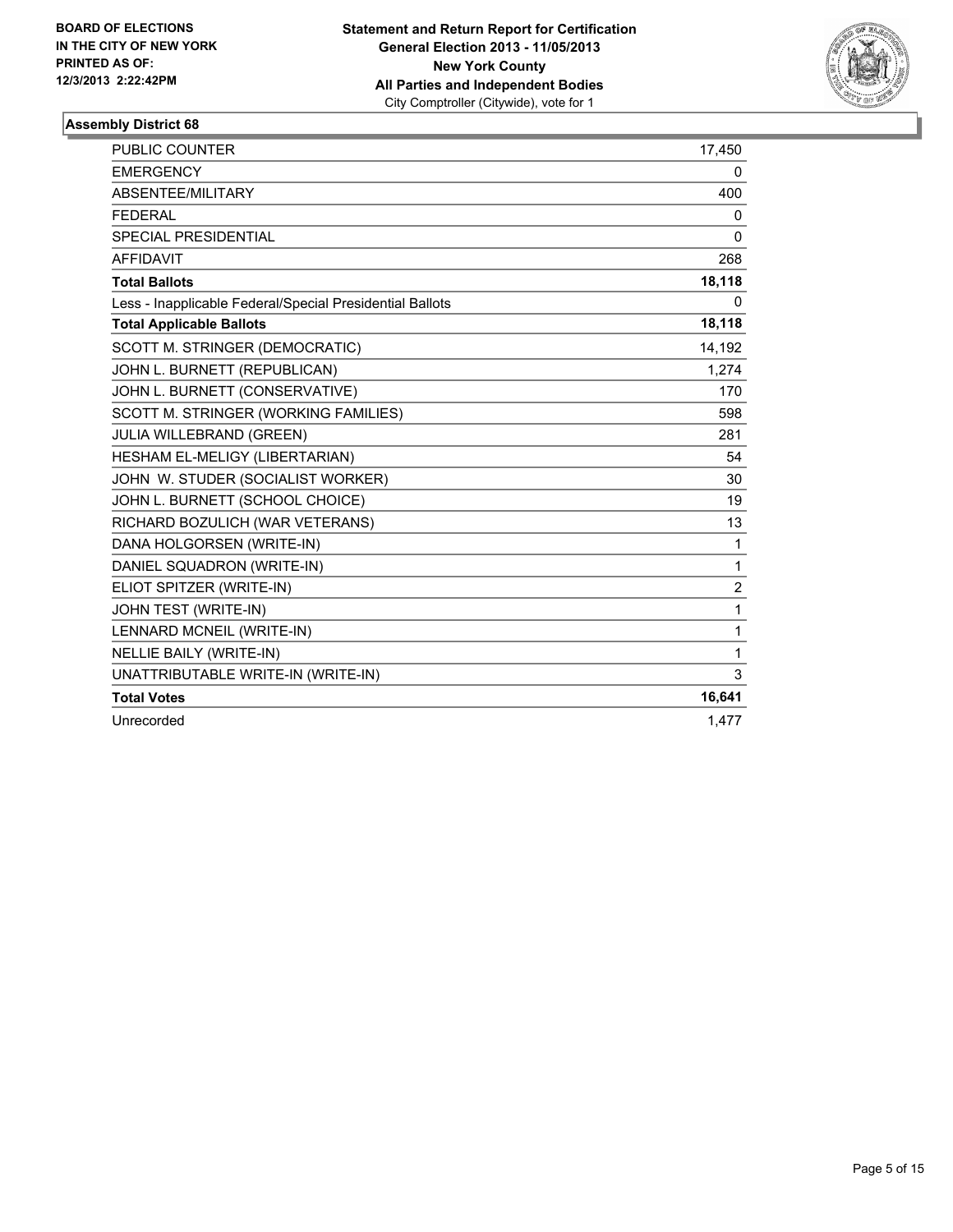

| <b>PUBLIC COUNTER</b>                                    | 28,005 |
|----------------------------------------------------------|--------|
| <b>EMERGENCY</b>                                         | 58     |
| ABSENTEE/MILITARY                                        | 910    |
| <b>FEDERAL</b>                                           | 0      |
| <b>SPECIAL PRESIDENTIAL</b>                              | 0      |
| <b>AFFIDAVIT</b>                                         | 323    |
| <b>Total Ballots</b>                                     | 29,296 |
| Less - Inapplicable Federal/Special Presidential Ballots | 0      |
| <b>Total Applicable Ballots</b>                          | 29,296 |
| SCOTT M. STRINGER (DEMOCRATIC)                           | 22,158 |
| JOHN L. BURNETT (REPUBLICAN)                             | 2,299  |
| JOHN L. BURNETT (CONSERVATIVE)                           | 272    |
| SCOTT M. STRINGER (WORKING FAMILIES)                     | 2,430  |
| JULIA WILLEBRAND (GREEN)                                 | 663    |
| HESHAM EL-MELIGY (LIBERTARIAN)                           | 97     |
| JOHN W. STUDER (SOCIALIST WORKER)                        | 56     |
| JOHN L. BURNETT (SCHOOL CHOICE)                          | 27     |
| RICHARD BOZULICH (WAR VETERANS)                          | 13     |
| ANDRE JANET (WRITE-IN)                                   | 1      |
| COREY POWER (WRITE-IN)                                   | 1      |
| ELIOT SPITZER (WRITE-IN)                                 | 3      |
| JOHN SPITZER (WRITE-IN)                                  | 1      |
| JOHN TEST (WRITE-IN)                                     | 1      |
| JOSH ROLLO (WRITE-IN)                                    | 1      |
| <b>NED STARK (WRITE-IN)</b>                              | 1      |
| NORMAN SIEGEL (WRITE-IN)                                 | 1      |
| ROBERT F KENNEDY (WRITE-IN)                              | 1      |
| UNATTRIBUTABLE WRITE-IN (WRITE-IN)                       | 8      |
| <b>Total Votes</b>                                       | 28,034 |
| Unrecorded                                               | 1,262  |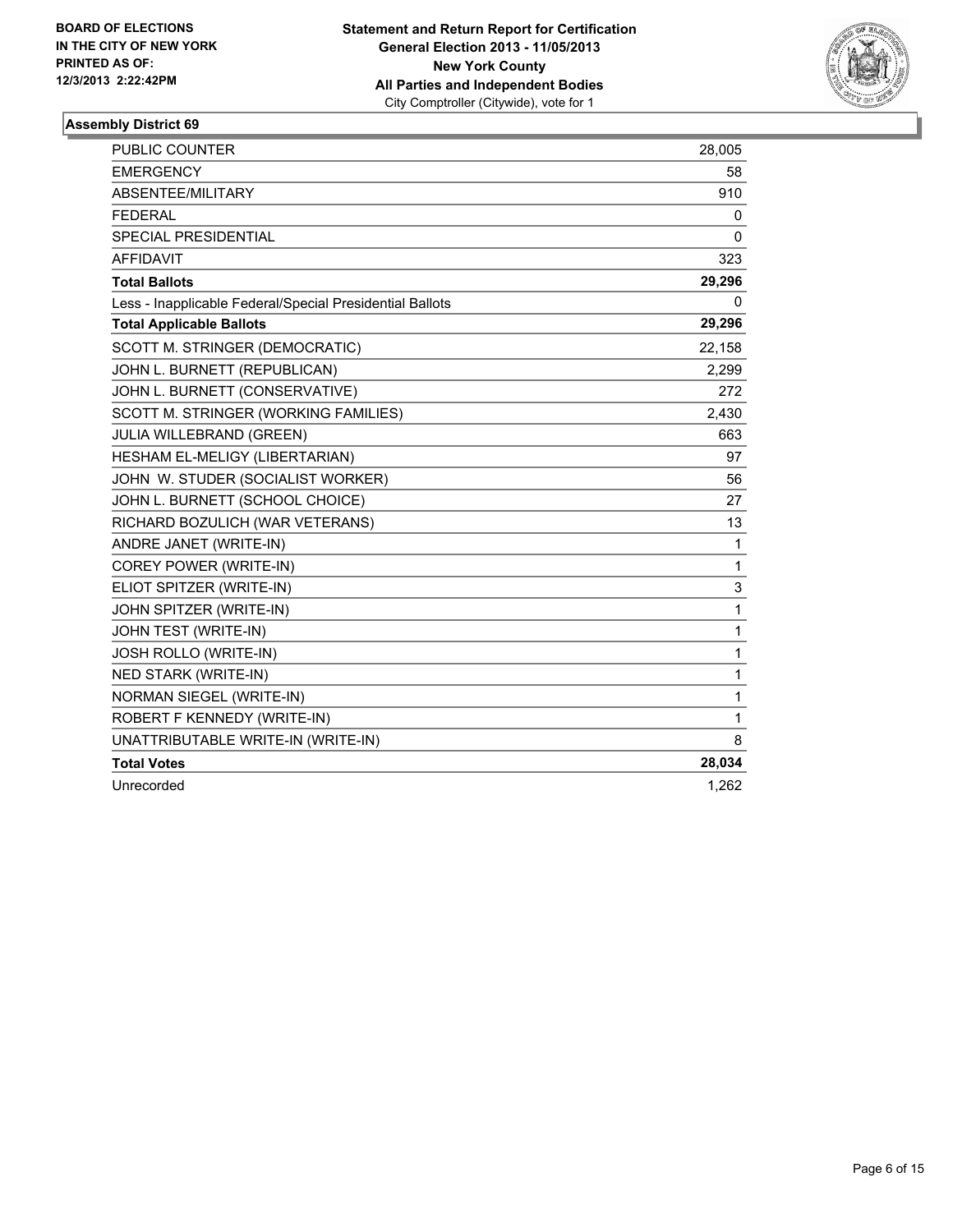

| <b>PUBLIC COUNTER</b>                                    | 21,374           |
|----------------------------------------------------------|------------------|
| <b>EMERGENCY</b>                                         | 6                |
| ABSENTEE/MILITARY                                        | 621              |
| <b>FEDERAL</b>                                           | 0                |
| <b>SPECIAL PRESIDENTIAL</b>                              | 0                |
| <b>AFFIDAVIT</b>                                         | 329              |
| <b>Total Ballots</b>                                     | 22,330           |
| Less - Inapplicable Federal/Special Presidential Ballots | 0                |
| <b>Total Applicable Ballots</b>                          | 22,330           |
| SCOTT M. STRINGER (DEMOCRATIC)                           | 18,473           |
| JOHN L. BURNETT (REPUBLICAN)                             | 891              |
| JOHN L. BURNETT (CONSERVATIVE)                           | 149              |
| SCOTT M. STRINGER (WORKING FAMILIES)                     | 873              |
| JULIA WILLEBRAND (GREEN)                                 | 453              |
| HESHAM EL-MELIGY (LIBERTARIAN)                           | 54               |
| JOHN W. STUDER (SOCIALIST WORKER)                        | 42               |
| JOHN L. BURNETT (SCHOOL CHOICE)                          | 30               |
| RICHARD BOZULICH (WAR VETERANS)                          | 14               |
| BEN ABESON (WRITE-IN)                                    | $\mathbf{1}$     |
| <b>BRANDEN EIKNBOGER (WRITE-IN)</b>                      | 1                |
| CAMELO ANTHONY (WRITE-IN)                                | $\mathbf{1}$     |
| CARMELO ANTHONY (WRITE-IN)                               | $\mathbf{1}$     |
| DAVID LISTIN (WRITE-IN)                                  | $\mathbf{1}$     |
| ELIOT SPITZER (WRITE-IN)                                 | 8                |
| ELIZA BETH WARREN (WRITE-IN)                             | $\mathbf{1}$     |
| JOHN BURNETT (WRITE-IN)                                  | 1                |
| JOHN LIU (WRITE-IN)                                      | $\boldsymbol{2}$ |
| LUIS TEJADA (WRITE-IN)                                   | $\mathbf{1}$     |
| TWANA ADAMS (WRITE-IN)                                   | $\boldsymbol{2}$ |
| UNATTRIBUTABLE WRITE-IN (WRITE-IN)                       | 8                |
| <b>Total Votes</b>                                       | 21,007           |
| Unrecorded                                               | 1,323            |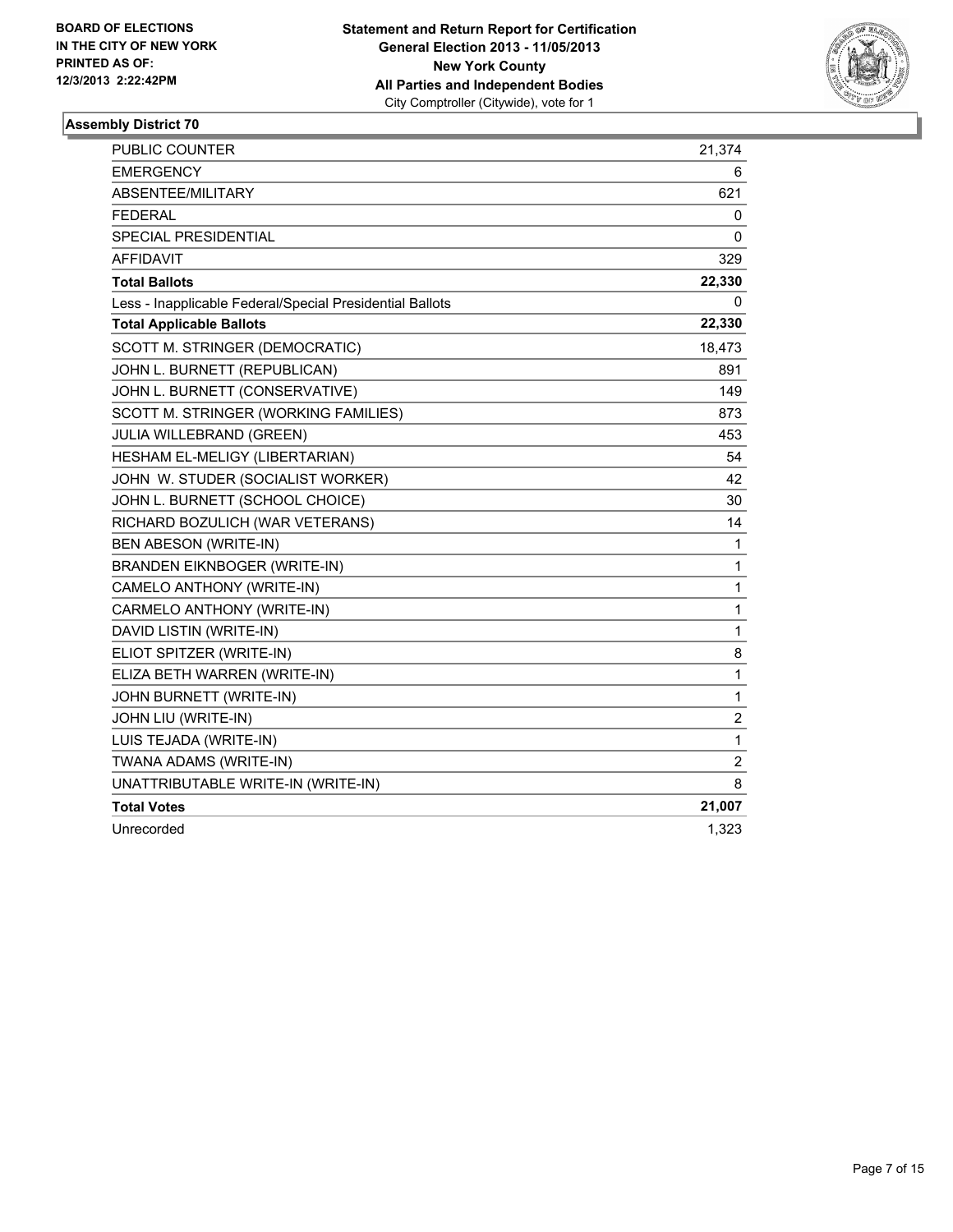

| <b>PUBLIC COUNTER</b>                                    | 20,420       |
|----------------------------------------------------------|--------------|
| <b>EMERGENCY</b>                                         | 0            |
| ABSENTEE/MILITARY                                        | 494          |
| <b>FEDERAL</b>                                           | 0            |
| <b>SPECIAL PRESIDENTIAL</b>                              | $\mathbf{0}$ |
| <b>AFFIDAVIT</b>                                         | 275          |
| <b>Total Ballots</b>                                     | 21,189       |
| Less - Inapplicable Federal/Special Presidential Ballots | 0            |
| <b>Total Applicable Ballots</b>                          | 21,189       |
| SCOTT M. STRINGER (DEMOCRATIC)                           | 16,742       |
| JOHN L. BURNETT (REPUBLICAN)                             | 955          |
| JOHN L. BURNETT (CONSERVATIVE)                           | 177          |
| SCOTT M. STRINGER (WORKING FAMILIES)                     | 1,103        |
| <b>JULIA WILLEBRAND (GREEN)</b>                          | 483          |
| HESHAM EL-MELIGY (LIBERTARIAN)                           | 58           |
| JOHN W. STUDER (SOCIALIST WORKER)                        | 45           |
| JOHN L. BURNETT (SCHOOL CHOICE)                          | 19           |
| RICHARD BOZULICH (WAR VETERANS)                          | 13           |
| AARON BEENER (WRITE-IN)                                  | 1            |
| ELIOT SPITZER (WRITE-IN)                                 | 5            |
| JOHN TEST (WRITE-IN)                                     | 1            |
| LEONARD PELTIER (WRITE-IN)                               | 1            |
| LUIS TEJADA (WRITE-IN)                                   | 11           |
| NEER ASHERIE (WRITE-IN)                                  | 1            |
| UNATTRIBUTABLE WRITE-IN (WRITE-IN)                       | 5            |
| WILL NICHOLSON (WRITE-IN)                                | 1            |
| <b>Total Votes</b>                                       | 19,621       |
| Unrecorded                                               | 1,568        |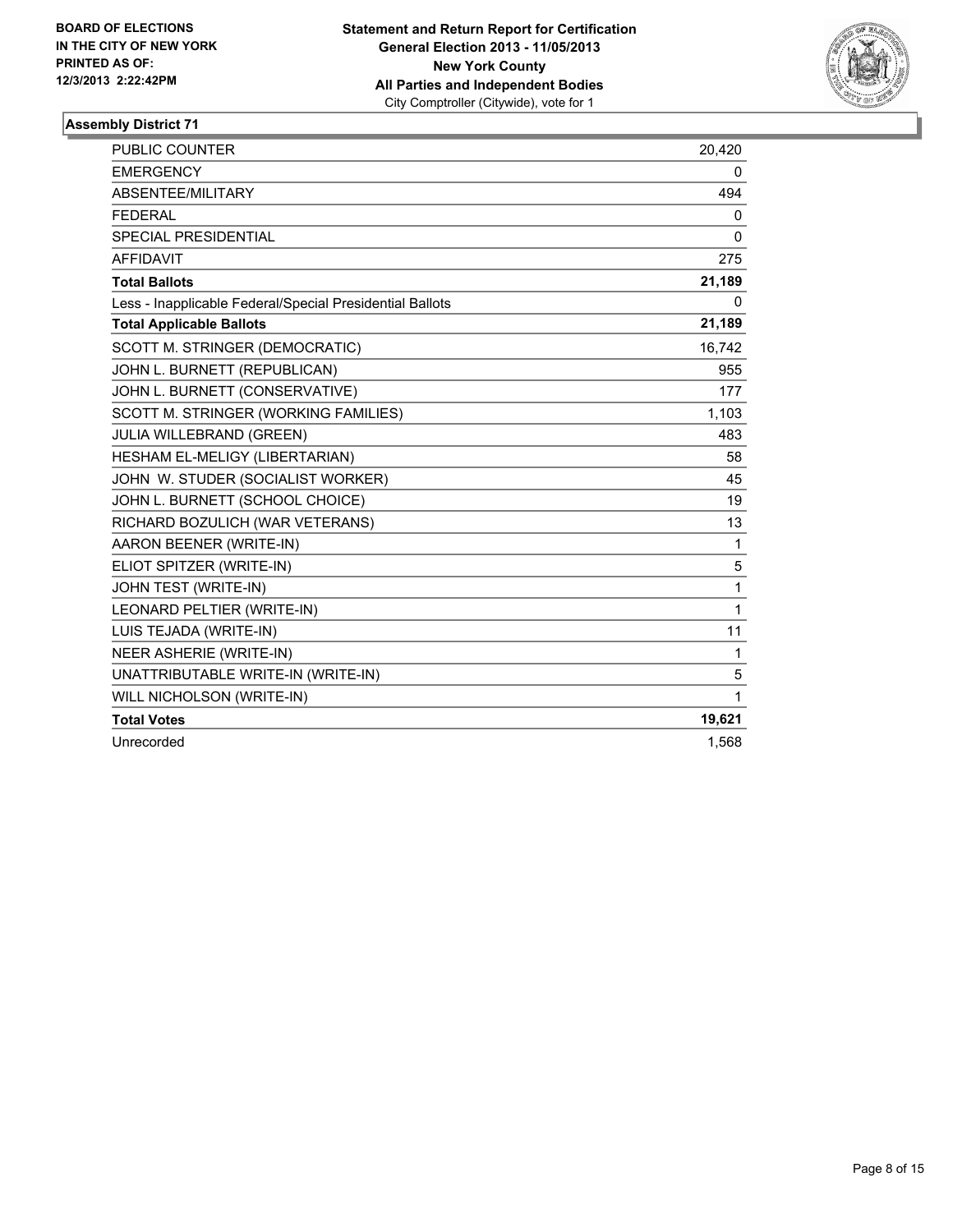

| PUBLIC COUNTER                                           | 16,145 |
|----------------------------------------------------------|--------|
| <b>EMERGENCY</b>                                         | 0      |
| ABSENTEE/MILITARY                                        | 228    |
| <b>FFDFRAI</b>                                           | 0      |
| <b>SPECIAL PRESIDENTIAL</b>                              | 0      |
| <b>AFFIDAVIT</b>                                         | 251    |
| <b>Total Ballots</b>                                     | 16,624 |
| Less - Inapplicable Federal/Special Presidential Ballots | 0      |
| <b>Total Applicable Ballots</b>                          | 16,624 |
| SCOTT M. STRINGER (DEMOCRATIC)                           | 12,766 |
| JOHN L. BURNETT (REPUBLICAN)                             | 799    |
| JOHN L. BURNETT (CONSERVATIVE)                           | 122    |
| SCOTT M. STRINGER (WORKING FAMILIES)                     | 744    |
| <b>JULIA WILLEBRAND (GREEN)</b>                          | 386    |
| HESHAM EL-MELIGY (LIBERTARIAN)                           | 42     |
| JOHN W. STUDER (SOCIALIST WORKER)                        | 48     |
| JOHN L. BURNETT (SCHOOL CHOICE)                          | 25     |
| RICHARD BOZULICH (WAR VETERANS)                          | 10     |
| ELIOT SPITZER (WRITE-IN)                                 | 2      |
| <b>HOOT PETERS (WRITE-IN)</b>                            | 1      |
| JOHN LIU (WRITE-IN)                                      | 1      |
| TAOY OUTLAW (WRITE-IN)                                   | 1      |
| UNATTRIBUTABLE WRITE-IN (WRITE-IN)                       | 6      |
| <b>Total Votes</b>                                       | 14,953 |
| Unrecorded                                               | 1.671  |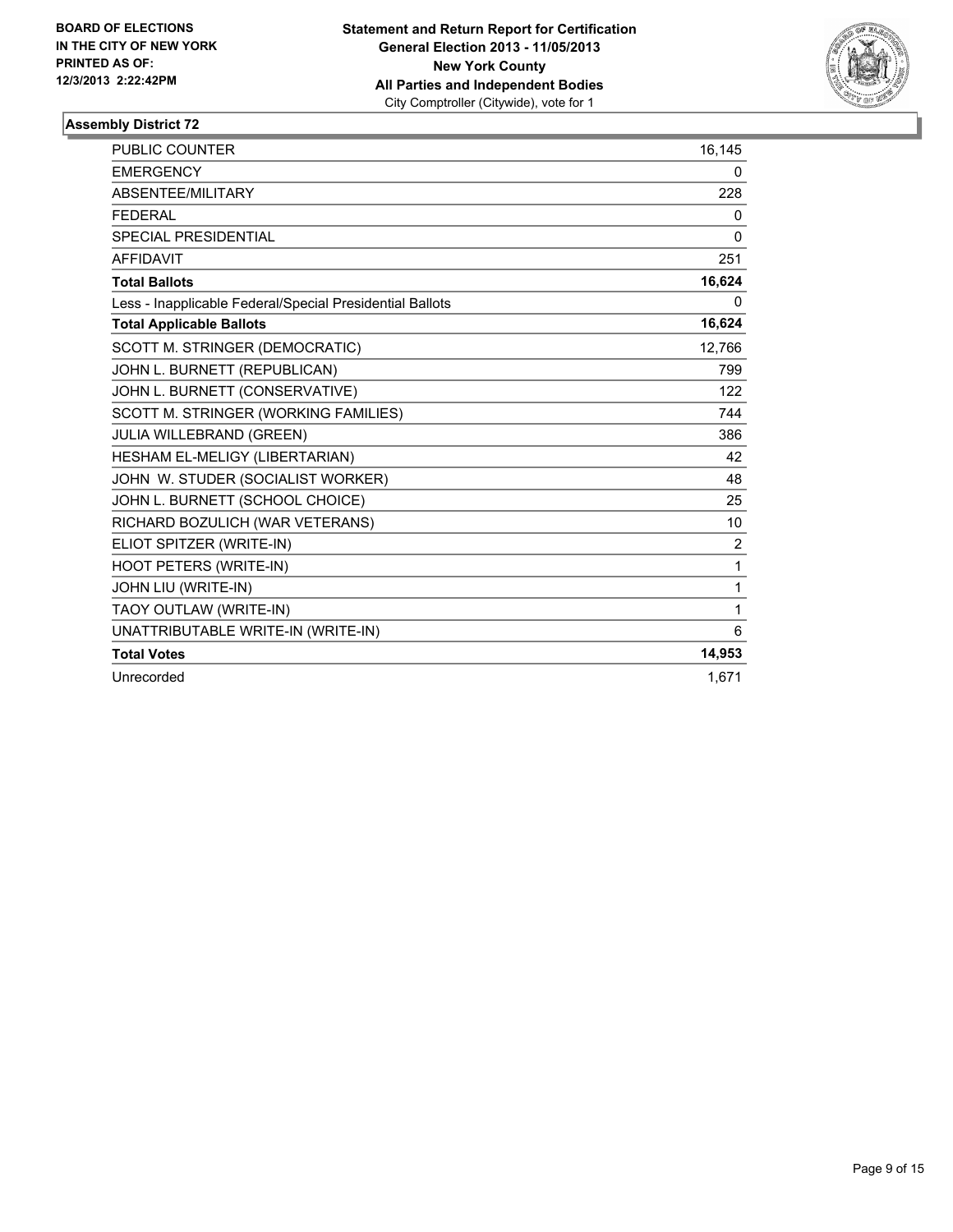

| <b>PUBLIC COUNTER</b>                                    | 26,162       |
|----------------------------------------------------------|--------------|
| <b>EMERGENCY</b>                                         | 0            |
| ABSENTEE/MILITARY                                        | 1,188        |
| <b>FEDERAL</b>                                           | 0            |
| <b>SPECIAL PRESIDENTIAL</b>                              | $\Omega$     |
| <b>AFFIDAVIT</b>                                         | 284          |
| <b>Total Ballots</b>                                     | 27,634       |
| Less - Inapplicable Federal/Special Presidential Ballots | 0            |
| <b>Total Applicable Ballots</b>                          | 27,634       |
| SCOTT M. STRINGER (DEMOCRATIC)                           | 17,157       |
| JOHN L. BURNETT (REPUBLICAN)                             | 7,415        |
| JOHN L. BURNETT (CONSERVATIVE)                           | 661          |
| SCOTT M. STRINGER (WORKING FAMILIES)                     | 748          |
| JULIA WILLEBRAND (GREEN)                                 | 346          |
| HESHAM EL-MELIGY (LIBERTARIAN)                           | 123          |
| JOHN W. STUDER (SOCIALIST WORKER)                        | 27           |
| JOHN L. BURNETT (SCHOOL CHOICE)                          | 25           |
| RICHARD BOZULICH (WAR VETERANS)                          | 11           |
| <b>BARRY M FIOHLINGER (WRITE-IN)</b>                     | 1            |
| ELIOT SPITZER (WRITE-IN)                                 | $\mathbf{1}$ |
| JAMES LEVIN (WRITE-IN)                                   | 1            |
| LASWAN ESTELLE (WRITE-IN)                                | 1            |
| LEN GRESH (WRITE-IN)                                     | 1            |
| RICHARD CHOW (WRITE-IN)                                  | 1            |
| UNATTRIBUTABLE WRITE-IN (WRITE-IN)                       | 1            |
| <b>Total Votes</b>                                       | 26,520       |
| Unrecorded                                               | 1,114        |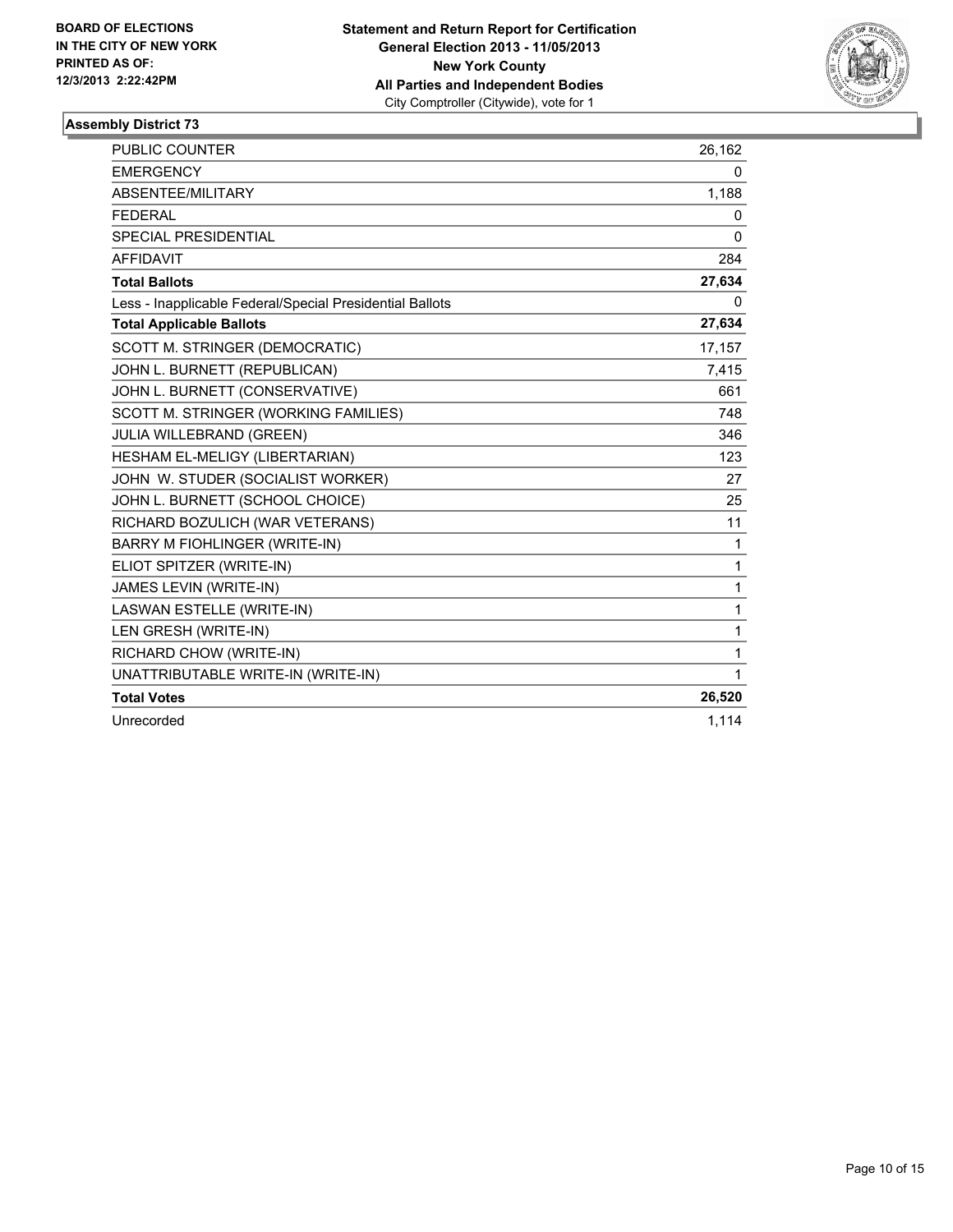

| <b>PUBLIC COUNTER</b>                                    | 21,291   |
|----------------------------------------------------------|----------|
| <b>EMERGENCY</b>                                         | 429      |
| ABSENTEE/MILITARY                                        | 614      |
| <b>FEDERAL</b>                                           | 0        |
| SPECIAL PRESIDENTIAL                                     | $\Omega$ |
| <b>AFFIDAVIT</b>                                         | 190      |
| <b>Total Ballots</b>                                     | 22,524   |
| Less - Inapplicable Federal/Special Presidential Ballots | 0        |
| <b>Total Applicable Ballots</b>                          | 22,524   |
| SCOTT M. STRINGER (DEMOCRATIC)                           | 15,880   |
| JOHN L. BURNETT (REPUBLICAN)                             | 2,785    |
| JOHN L. BURNETT (CONSERVATIVE)                           | 411      |
| SCOTT M. STRINGER (WORKING FAMILIES)                     | 1,442    |
| JULIA WILLEBRAND (GREEN)                                 | 638      |
| HESHAM EL-MELIGY (LIBERTARIAN)                           | 109      |
| JOHN W. STUDER (SOCIALIST WORKER)                        | 50       |
| JOHN L. BURNETT (SCHOOL CHOICE)                          | 22       |
| RICHARD BOZULICH (WAR VETERANS)                          | 23       |
| ELIOT SPITZER (WRITE-IN)                                 | 2        |
| ELMER SPRINGER (WRITE-IN)                                | 1        |
| JAMES G. BROWN (WRITE-IN)                                | 1        |
| KIM MAGAZITOLO (WRITE-IN)                                | 1        |
| MICHELE V. WILDER (WRITE-IN)                             | 1        |
| UNATTRIBUTABLE WRITE-IN (WRITE-IN)                       | 1        |
| <b>Total Votes</b>                                       | 21,367   |
| Unrecorded                                               | 1,157    |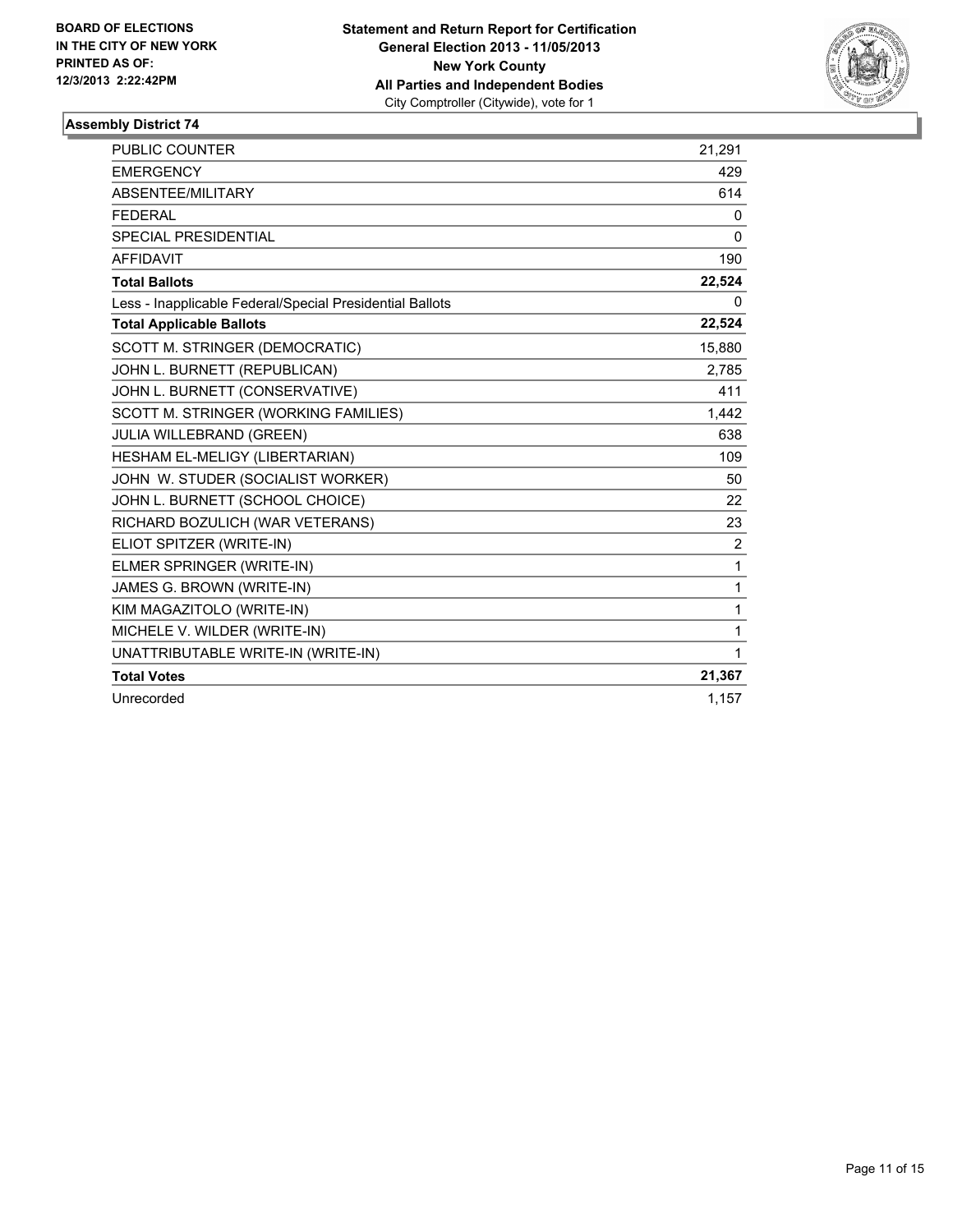

| <b>PUBLIC COUNTER</b>                                    | 21,536   |
|----------------------------------------------------------|----------|
| <b>EMERGENCY</b>                                         | 0        |
| <b>ABSENTEE/MILITARY</b>                                 | 712      |
| <b>FEDERAL</b>                                           | 0        |
| <b>SPECIAL PRESIDENTIAL</b>                              | $\Omega$ |
| <b>AFFIDAVIT</b>                                         | 248      |
| <b>Total Ballots</b>                                     | 22,496   |
| Less - Inapplicable Federal/Special Presidential Ballots | $\Omega$ |
| <b>Total Applicable Ballots</b>                          | 22,496   |
| SCOTT M. STRINGER (DEMOCRATIC)                           | 16,218   |
| JOHN L. BURNETT (REPUBLICAN)                             | 2,745    |
| JOHN L. BURNETT (CONSERVATIVE)                           | 338      |
| SCOTT M. STRINGER (WORKING FAMILIES)                     | 1,500    |
| <b>JULIA WILLEBRAND (GREEN)</b>                          | 578      |
| HESHAM EL-MELIGY (LIBERTARIAN)                           | 116      |
| JOHN W. STUDER (SOCIALIST WORKER)                        | 58       |
| JOHN L. BURNETT (SCHOOL CHOICE)                          | 16       |
| RICHARD BOZULICH (WAR VETERANS)                          | 21       |
| ELIOT SPITZER (WRITE-IN)                                 | 3        |
| RICHARD E. STONE (WRITE-IN)                              | 1        |
| RUTH MARIE FORD (WRITE-IN)                               | 1        |
| UNATTRIBUTABLE WRITE-IN (WRITE-IN)                       | 3        |
| <b>Total Votes</b>                                       | 21,598   |
| Unrecorded                                               | 898      |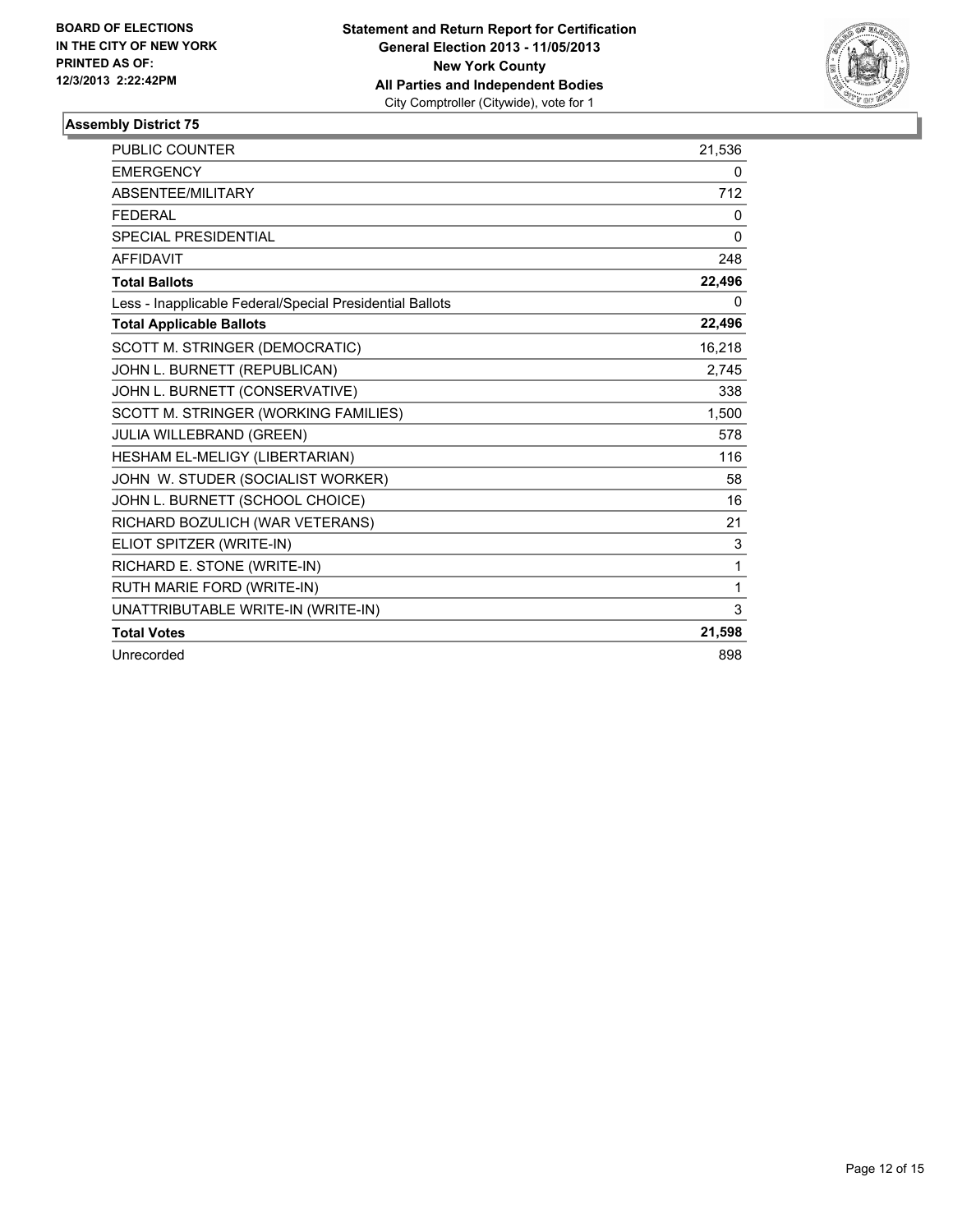

| <b>PUBLIC COUNTER</b>                                    | 25,170       |
|----------------------------------------------------------|--------------|
| <b>EMERGENCY</b>                                         | 1            |
| ABSENTEE/MILITARY                                        | 843          |
| <b>FEDERAL</b>                                           | 0            |
| SPECIAL PRESIDENTIAL                                     | 0            |
| <b>AFFIDAVIT</b>                                         | 282          |
| <b>Total Ballots</b>                                     | 26,296       |
| Less - Inapplicable Federal/Special Presidential Ballots | 0            |
| <b>Total Applicable Ballots</b>                          | 26,296       |
| SCOTT M. STRINGER (DEMOCRATIC)                           | 16,960       |
| JOHN L. BURNETT (REPUBLICAN)                             | 6,067        |
| JOHN L. BURNETT (CONSERVATIVE)                           | 616          |
| SCOTT M. STRINGER (WORKING FAMILIES)                     | 855          |
| <b>JULIA WILLEBRAND (GREEN)</b>                          | 487          |
| HESHAM EL-MELIGY (LIBERTARIAN)                           | 99           |
| JOHN W. STUDER (SOCIALIST WORKER)                        | 36           |
| JOHN L. BURNETT (SCHOOL CHOICE)                          | 19           |
| RICHARD BOZULICH (WAR VETERANS)                          | 19           |
| CHRISTOPHER REGAN (WRITE-IN)                             | $\mathbf{1}$ |
| ELIOT SPITZER (WRITE-IN)                                 | 8            |
| EMILY VONDE KIEF (WRITE-IN)                              | 1            |
| UNATTRIBUTABLE WRITE-IN (WRITE-IN)                       | 4            |
| <b>Total Votes</b>                                       | 25,172       |
| Unrecorded                                               | 1.124        |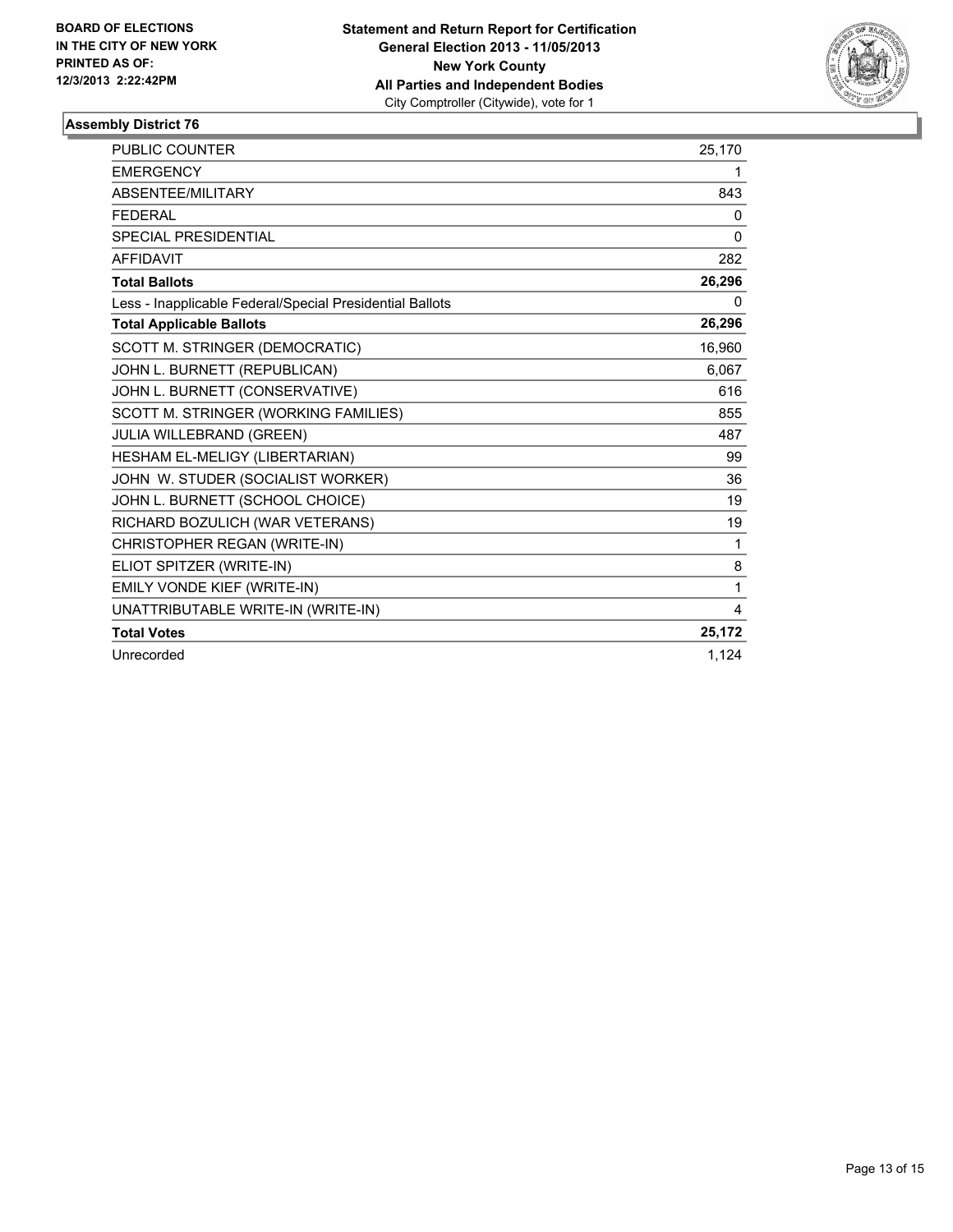

**Total for City Comptroller (Citywide) - New York County**

| PUBLIC COUNTER                                           | 263,833      |
|----------------------------------------------------------|--------------|
| <b>EMERGENCY</b>                                         | 495          |
| ABSENTEE/MILITARY                                        | 7,993        |
| <b>FEDERAL</b>                                           | 0            |
| SPECIAL PRESIDENTIAL                                     | 0            |
| <b>AFFIDAVIT</b>                                         | 3,153        |
| <b>Total Ballots</b>                                     | 275,474      |
| Less - Inapplicable Federal/Special Presidential Ballots | 0            |
| <b>Total Applicable Ballots</b>                          | 275,474      |
| SCOTT M. STRINGER (DEMOCRATIC)                           | 200,035      |
| JOHN L. BURNETT (REPUBLICAN)                             | 33,598       |
| JOHN L. BURNETT (CONSERVATIVE)                           | 3,854        |
| SCOTT M. STRINGER (WORKING FAMILIES)                     | 14,693       |
| JULIA WILLEBRAND (GREEN)                                 | 6,078        |
| HESHAM EL-MELIGY (LIBERTARIAN)                           | 1,062        |
| JOHN W. STUDER (SOCIALIST WORKER)                        | 529          |
| JOHN L. BURNETT (SCHOOL CHOICE)                          | 265          |
| RICHARD BOZULICH (WAR VETERANS)                          | 172          |
| AARON BEENER (WRITE-IN)                                  | 1            |
| ANDRE JANET (WRITE-IN)                                   | 1            |
| BARRY M FIOHLINGER (WRITE-IN)                            | 1            |
| BEN ABESON (WRITE-IN)                                    | 1            |
| <b>BRANDEN EIKNBOGER (WRITE-IN)</b>                      | 1            |
| CAMELO ANTHONY (WRITE-IN)                                | $\mathbf{1}$ |
| CARMELO ANTHONY (WRITE-IN)                               | 1            |
| CHRISTOPHER REGAN (WRITE-IN)                             | 1            |
| COREY POWER (WRITE-IN)                                   | $\mathbf{1}$ |
| D PETRILLO (WRITE-IN)                                    | 1            |
| DANA HOLGORSEN (WRITE-IN)                                | 1            |
| DANIEL SQUADRON (WRITE-IN)                               | 2            |
| DAVID LISTIN (WRITE-IN)                                  | 1            |
| DAVID VASSKY (WRITE-IN)                                  | 1            |
| DEBORAH GLEICHER (WRITE-IN)                              | 1            |
| ELIOT SPITZER (WRITE-IN)                                 | 60           |
| ELIZA BETH WARREN (WRITE-IN)                             | 1            |
| ELMER SPRINGER (WRITE-IN)                                | 1            |
| EMILY VONDE KIEF (WRITE-IN)                              | 1            |
| HOOT PETERS (WRITE-IN)                                   | 1            |
| INVY ASHA (WRITE-IN)                                     | 1            |
| JAMES G. BROWN (WRITE-IN)                                | 1            |
| JAMES LEVIN (WRITE-IN)                                   | 1            |
| JEFF STRYKER (WRITE-IN)                                  | 1            |
| JIM LESCZYNKI (WRITE-IN)                                 | 1            |
| JOHN BURNETT (WRITE-IN)                                  | 1            |
| JOHN LIU (WRITE-IN)                                      | 3            |
| JOHN SPITZER (WRITE-IN)                                  | 1            |